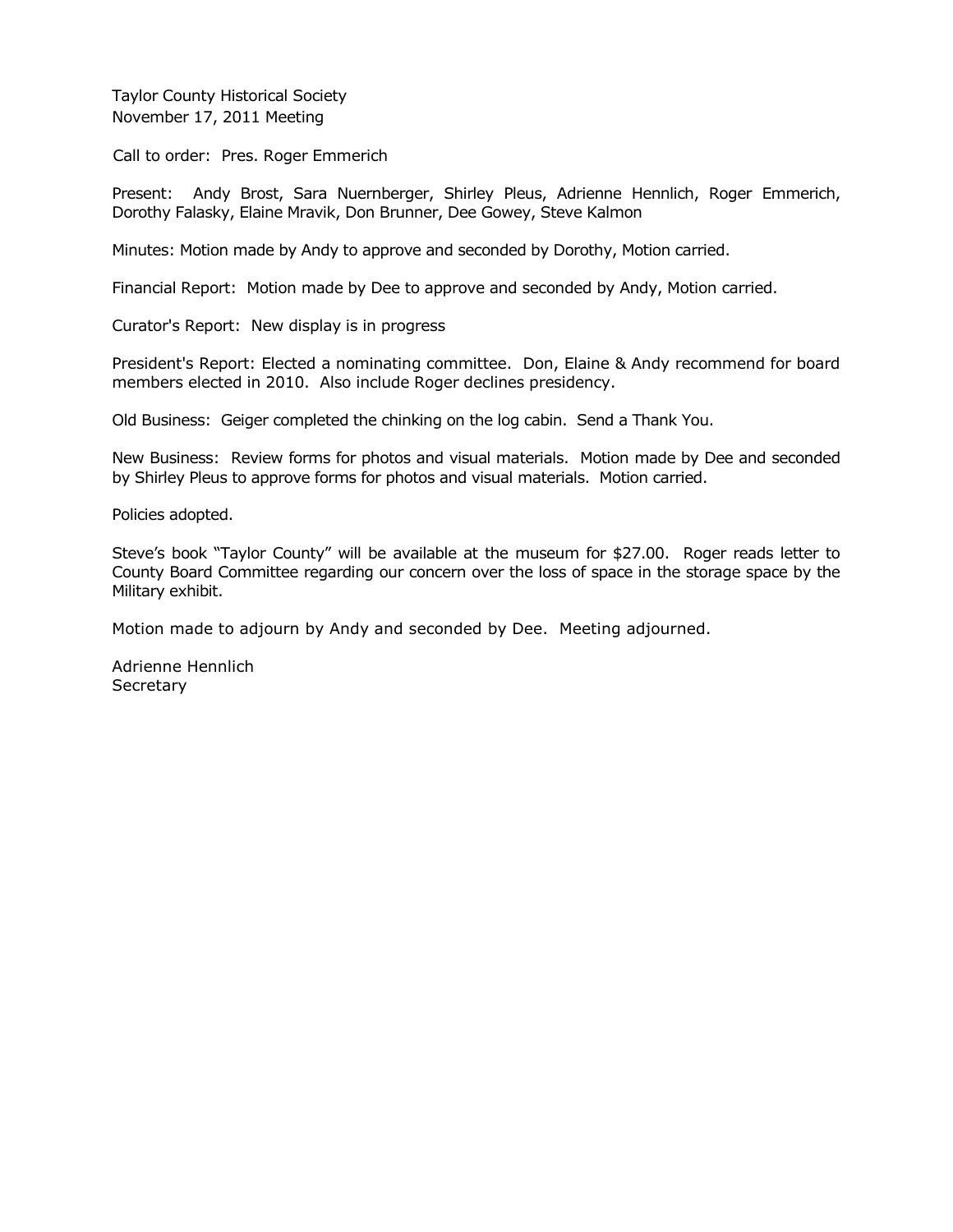Taylor County Historical Society October 22, 2011 Meeting

Call to order: Pres. Roger Emmerich

Present: Andy Brost, Sara Nuernberger, Shirley Pleus, Adrienne Hennlich

Minutes: Andy made motion to accept the minutes of Aug.  $17<sup>th</sup>$ , Sara seconded. Motion carried.

Financial Report: Sara made motion to accept finance report and seconded by Shirley. Motion carried. Shirley Pleus donated \$115.00, cost of supplies for the ethnic dinner.

Curator's Report: A new exhibit is in progress

President's Report: Ethnic dinner successful. Cabin work: fill near porch and clean upstairs.

Old Business: Andy shows Memorial plaque with changes. Cost \$100.00 excluding name plates at S & A Trophy. Motion made by Shirley & seconded by Sara to pay S & A. Motion carried. Gift certificate given to Rita Way of \$25.00 for Italian presentation at Ethnic Dinner.

New Business: Sara went over forms for photos and visual materials. Compare forms to State forms and for approval next meeting.

Light covers were installed and paid for by the Taylor County Maintenance Dept. from M-P Bldg repair & maintenance acct.

Motion made to adjourn by Shirley Pleus. Next meeting Nov. 17, 2011 at 9:30 AM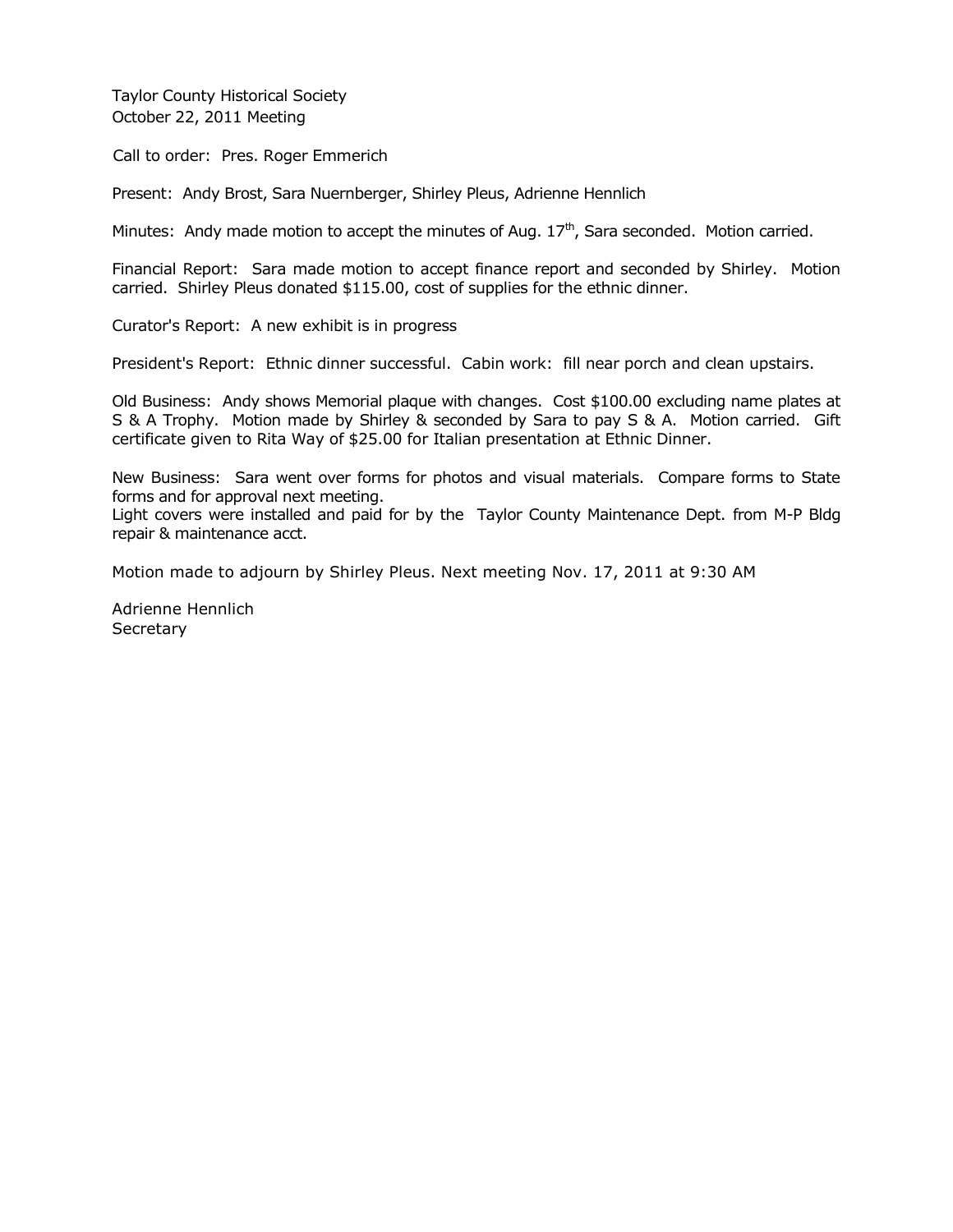Taylor County Historical Society Membership Meeting September 15, 2011

Call to order: President Roger Emmerich called meeting to order.

Present: Elaine Mravik, Augusta Freiboth, Andy Brost, Louise Paul, Dodie Hodge, Shirley Werner, Corliss Jensen, Emil & Dorothy Falasky, Pat & Shirley Pleus, Donna & Chuck Doriot, Sara Nuernberger, Roger & Sue Emmerich, Hildegard & Loretta Kuse, Dorothy Hackbart, Floris Jagow, Karen Kleiber & Carol Pearson.

Minutes: Roger read minutes of last meeting. Corliss made motion to approve and seconded by Sara. Motion carried.

Financial Report: Dorothy read finance report. Andy made motion to accept & Augusta seconded. Motion carried.

Curator's Report: Request to renew Kovels membership. Donna made motion to approve and seconded by Sara. Motion carried.

President's Report: Porch on log cabin completed & paid. We will call Tom Geiger to get chinking completed. Will need touch up work done after chinking and sort items in attic. Will need wagon put in storage. Lee is working on new storm windows for school. Pine cut from Lee's woods & is ready to be stained.

Old Business: Sara, Augusta, Adrienne & Elaine went to meeting in Wausau. Raffle receipts totaled \$837.00. Discussed the ethnic dinner.

New Business: Patty Klinger will do catering for dinner. Committee will pick menu.

Dorothy made motion to adjourn. Augusta seconded. Meeting adjourned.

Susan Emmerich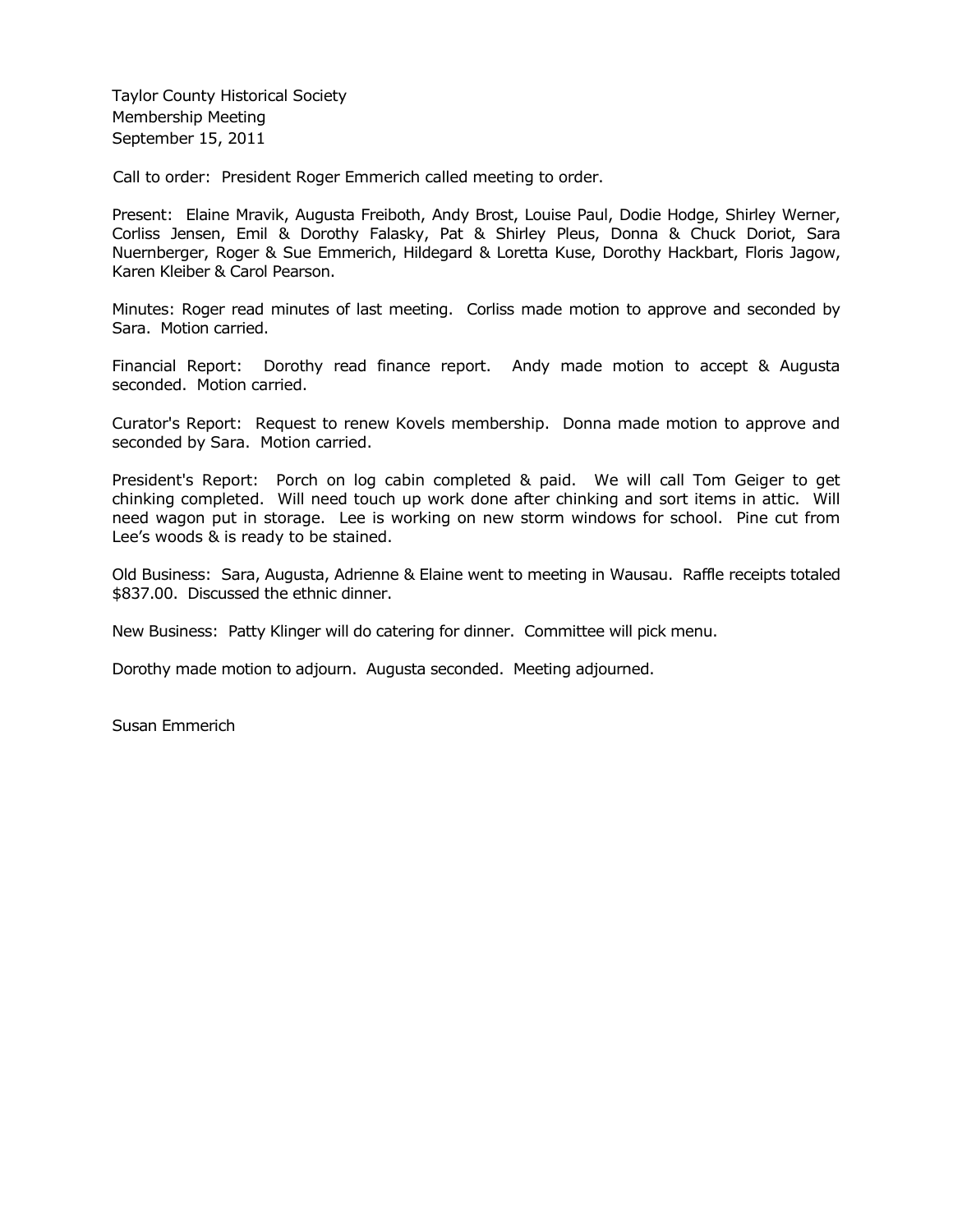Taylor County Historical Society Board Meeting August 17, 2011

Call to order: By President Roger Emmerch

Present: Dorothy Falasky, Don Brunner, Lanny Zimmerlee, Shirley Pleus, Shirley Werner, Sara Nuernberger, Harold & Dee Gowey, Andy Brost, Augusta Freiboth, Adrienne Hennlich

Minutes: Amended to log cabin sign, not school. Motion to correct by Sara & seconded by Augusta. Motion carried. Motion to approve by Dee & seconded by Harold. Motion carried.

Financial Report: Sara made motion for July & Aug, seconded by Dee. Motion carried.

Curator's Report: Received historic clothing from Musselman family.

President's Report: Thank you for raffle ticket sales and volunteer hours during the fair. Lee Jensen contacting persons to complete the school storm windows.

Old Business: Membership picnic meeting on Sept 15, 2011. Order chicken and bring a dish to pass. Request RSVP in Log Cabin News. Andy reports on Memorial Plaque. Louise to donate to plaque.

New Business: Archival boxes needed for textiles. Sara made motion to purchase boxes and seconded by Dorothy. Motion carried. Request for UV covers for florescent lights to filter 96% to 98%. Motion to order by Dee and seconded by Augusta. Motion carried.

Dorothy made motion to adjourn. Augusta seconded. Meeting adjourned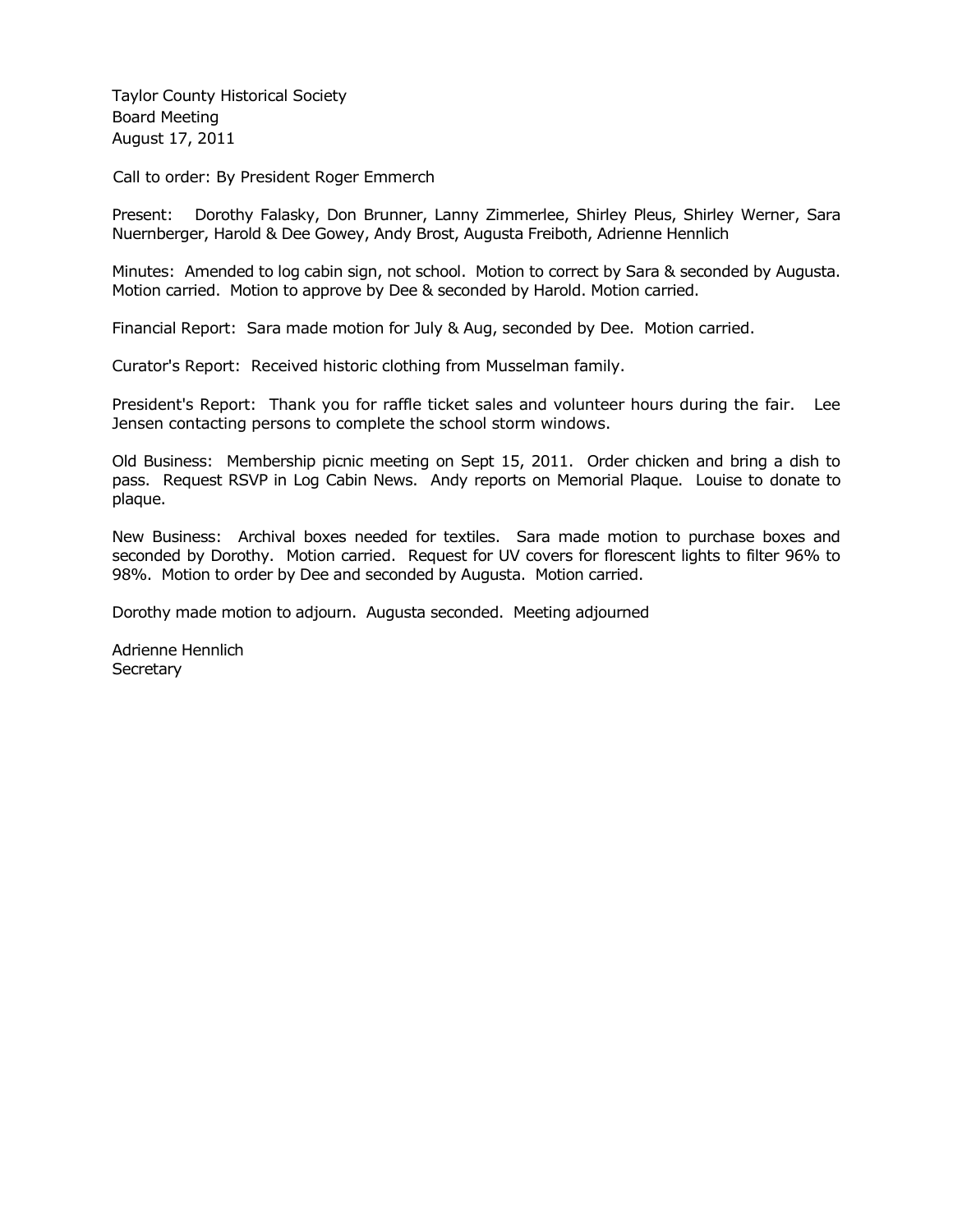Taylor County Historical Society July 21, 2011 Meeting

Call to order: By President Roger Emmerich

Present: Roger Emmerich, Sara Nuernberger, Lanny Zimmerlee, Don Brunner, Shirley Pleus, Louise Paul, Andy Brost, Adrienne Hennlich, Elaine Mravik, Dee & Harold Gowey.

Minutes: Were approved with amendment for State Conference to Regional Conference. Shirley made motion to accept, seconded by Dee. Motion carried.

Financial Report: Dorothy not present for this report.

Curator's Report: Good Sam's Club messages re: tours to come today. Open school and print shop on Friday for two hours. Fair schedule for volunteers. Wednesday PM tours for Girl Scouts. Shirley Pleus, Donna Doriot and Adrienne to clean school.

President's Report: Porch is completed on log cabin. Tom Geiger will do the chinking when temperature is lower (more comfortable).

Correspondence: Steve Kalmon contacted Roger re: publishing photos policy and forms re: copying photos. Sara & Roger will meet to establish policy & form, to present to the board. Sara registered for State Conference Sept. 24-25 in Wausau.

Old Business: Andy made motion and seconded by Louise to authorize board to purchase a plaque to recognize charter members. Motion carried

New Business: Ethnic dinner will be Oct. 15, 2011, at community center. Committee: Sue & Roger, George Illman-Italian recipes. Patty caterer. Motion made to update school sign (Circa 1875) by Sara and seconded by Dee. Motion carried. Find Business to change sign. School book project: Sara has compiled info, typing making progress.

Sara made motion to adjourn and seconded by Dee.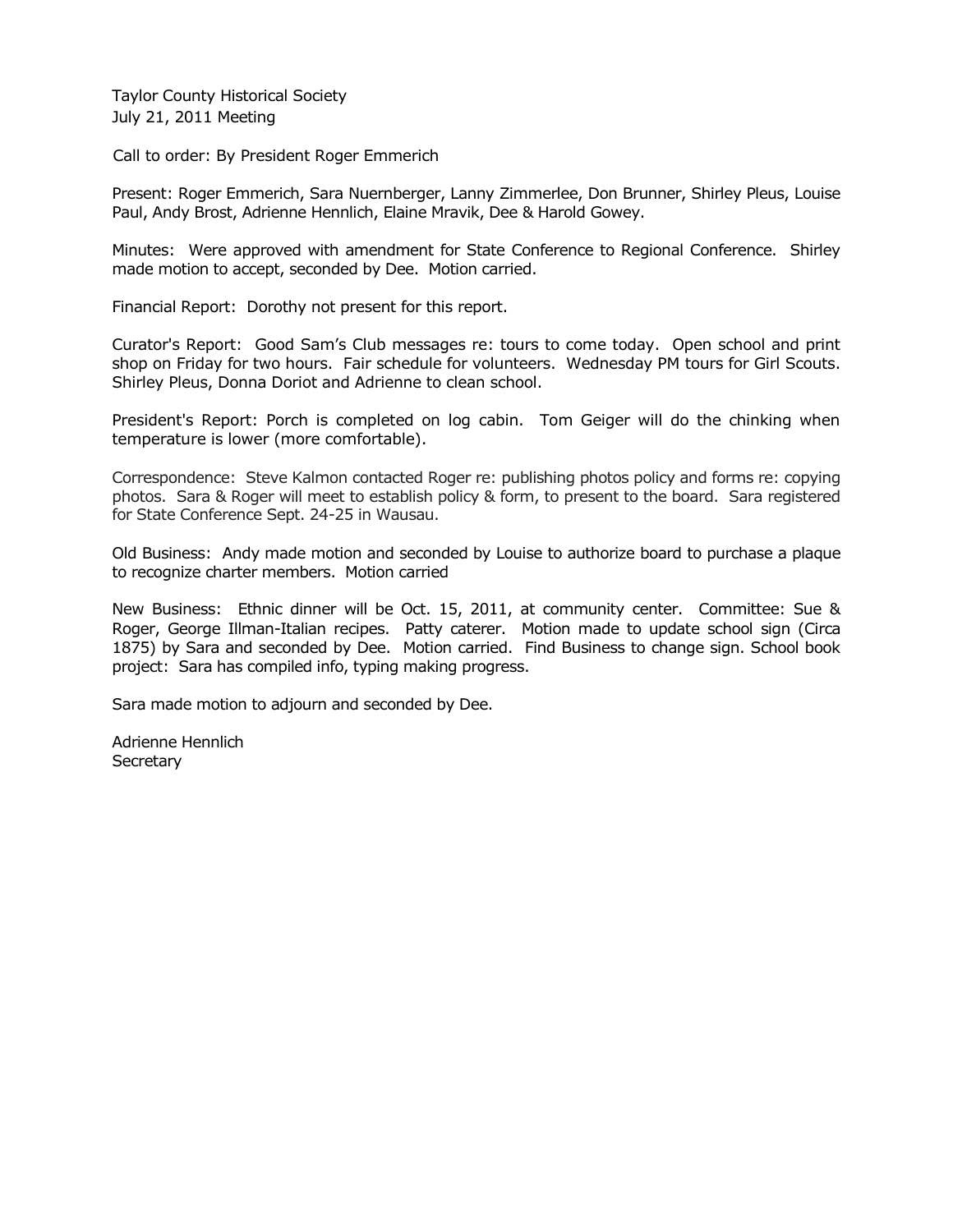Taylor County Historical Society Membership Meeting Minutes June 16, 2011

Call to order: by Pres. Roger Emmerich

Present: Roger & Sue Emmerich, Dorothy & Emil Falasky, Andy Brost, Shirley Werner, Corlis Jensen, Augusta Freiboth, Sara Nuernberger, Elaine Mravik, Adrienne Hennlich, Ken Nuernberger, Hildegard & Loretta Kuse, Helen & Marcella Dums.

Minutes were approved on motion by Andy and seconded by Dorothy. Motion carried.

Financial Report was approved on motion by Sara and seconded by Augusta. Motion carried.

President's Report: Contacted Ed Schulz to build the porch on the log cabin. Called Tom Geiger to chink the log cabin. July or Aug to complete restoration. Had inquiries regarding the ethnic dinner (Italian).

Correspondence: Regional Conference in Wausau is scheduled for August  $1<sup>st</sup>$ . \$20.00 registration fee paid by Historical Society.

Old Business: State regulations say, that raffle tickets cannot be sent in mail. Letters will go out to members requesting they send a check back with mailing labels to purchase tickets. They may also pick tickets up at museum. The profit from the tickets will go to replacing the windows at the school.

New Business: The School & Log Cabin restoration was discussed. Display the covered wagon near the school during the fair. Need volunteers for the fair. Sell tickets at back door of museum.

Motion made by Augusta to adjourn and seconded by Sue. Motion carried.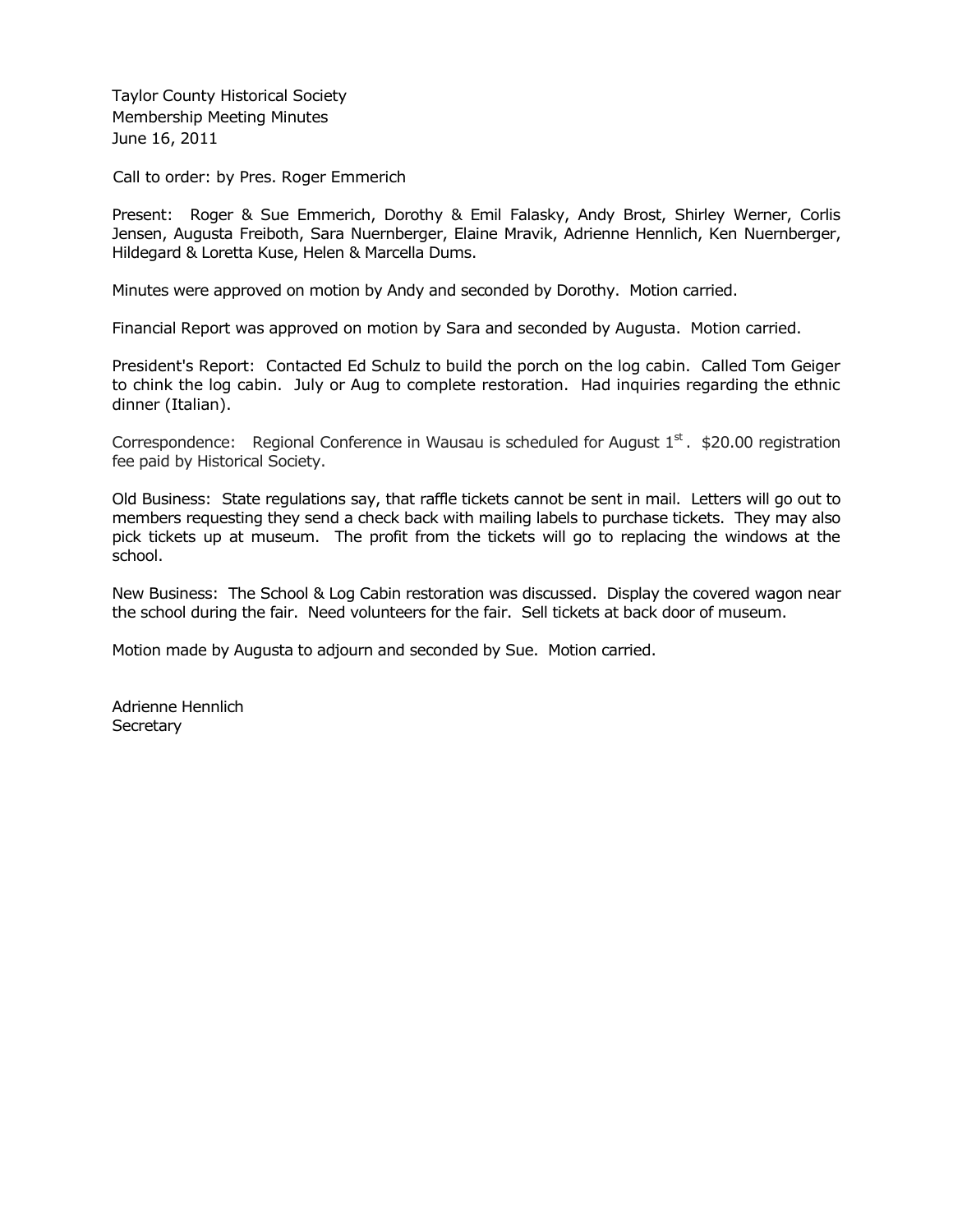Taylor County Historical Society Meeting Minutes May 18, 2011

Call to order: Elaine Mravik, Vice President

Present: Dorothy Falasky, Don Brunner, Lanny Zimmerlee, Andy Brost, Louise Paul, Augusta Freiboth, Adrienne Hennlich, Shirley Pleus & Shirley Werner.

Minutes: The minutes were approved on motion by Augusta and seconded by Dorothy. Motion carried.

Financial Report: Blinds bill was \$425.00 and other incidentals. Augusta made motion to approve and Shirley Werner seconded. Motion carried.

Curator's Report: Pat & Shirley Pleus, Donna Doriot, and Sara Nuernberger volunteered to clean area near school, cabin & print shop.

President's Report: Show case completed in military and electrical work done by Roger and Bob Grissman. Consider memorial for deceased Board Members, Memorial Plaque.

New Business: Sunday June 12, Dairy Breakfast. Open museum from 9:00 to 12:00. Volunteers, Shirley Werner, Emil & Dorothy Falasky, Don Brunner, Lanny Zimmerlee, Augusta Freiboth and Shirley Pleus.

Next board meeting June  $16<sup>th</sup>$ .

Shirley Werner made motion to adjourn. Louise seconded. Adjourned.

Adrienne Hennlich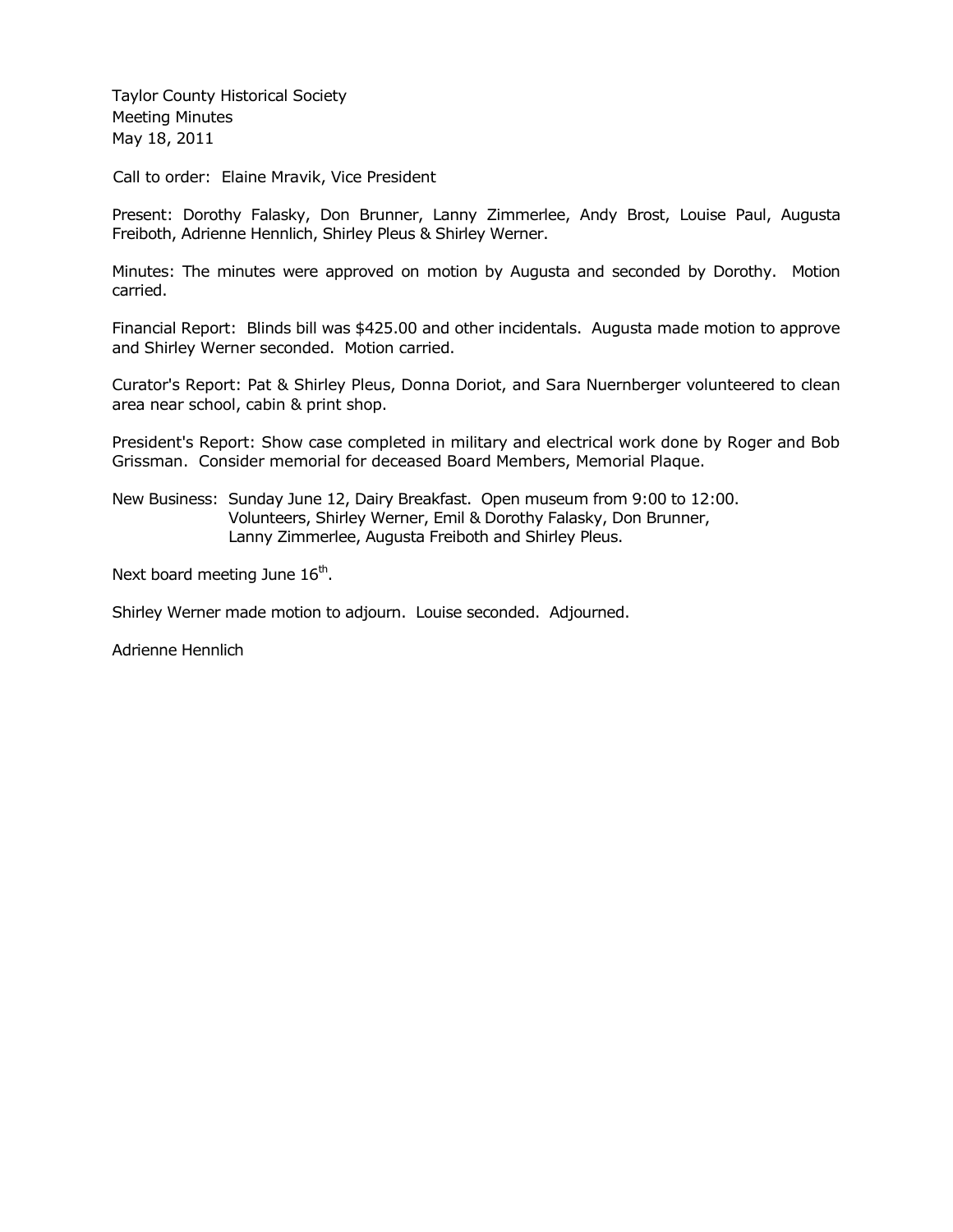Taylor County Historical Society Membership Meeting April 16, 2011

Call to order: President Roger Emmerich

Present: Roger & Sue Emmerich, Don & Phyllis Brunner, Sara Nuernberger, Harold & Dee Gowey, Elaine Mravik, Andy Brost, Arlene Strama, Adrienne Hennlich, Shirley Pleus, Shirley Werner, Dorothy Falasky.

Minutes: Motion by Sara to approve and seconded by Dee. Motion carried.

Financial Report: Motion by Sue to approve and seconded by Andy. Motion carried.

Curator's Report: There was home schooled students & parents in March & Scouts tour. Upcoming school tours on May  $19<sup>th</sup>$  & 27<sup>th</sup>. Need volunteers to clean Museum, school & print shop. The Museum donated a dozen pieces of acid free tissue paper to historic St Anne's for archival use.

Correspondence: Roger received a letter from Chippewa Valley Museum regarding artifacts they wanted to give to other area museums. We were successful in getting an early 1900s era runabout sleigh.

President's Report: I have been working on building a large corner display case for the WWII uniform display in the military museum area. This week I replaced a broken window pane in the school house. I also took Bob Grissman with me to the Chippewa Valley Museum to pick up the sleigh. We put it in our wildlife area. As the weather permits, we will begin work on the Log Cabin. Lee Jensen, a new member, has expressed interest in working on the school project. Log cabin porch will be rebuilt before chinking can be done. Mileage of \$101.35 was paid to Roger for the trip to pick up the sleigh.

Old Business: Sara made motion to purchase blinds for museum from Julie Scott it was seconded by Shirley Pleus. Motion carried.

New Business: School tours, volunteers needed. Please sign up for times.

Dorothy made motion to adjourn.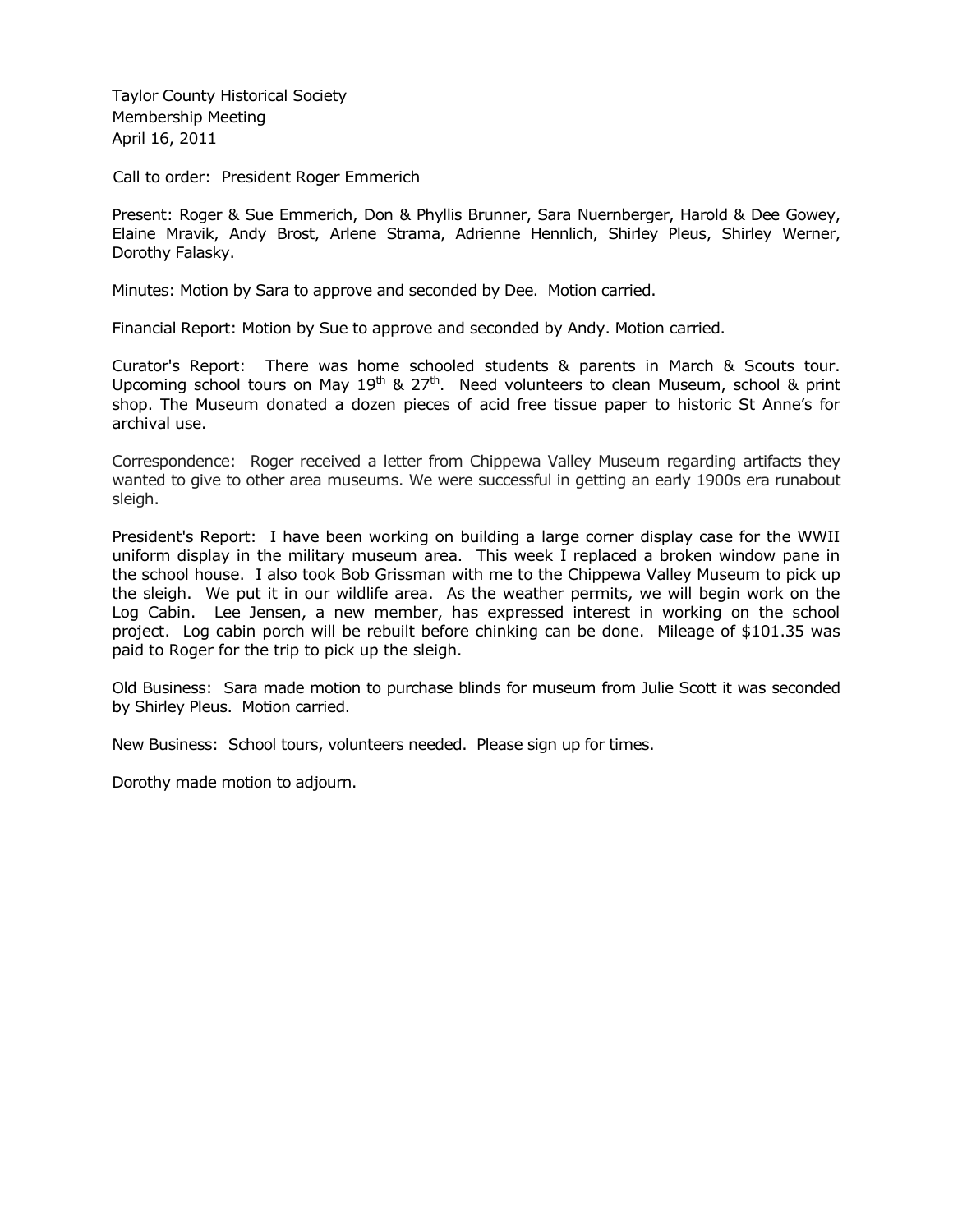Taylor County Historical Society Board Meeting Minutes March 17, 2011

Call to order: Roger L Emmerich

Present: Dorothy Falasky, Shirley Werner, Louise Paul, Lanny Zimmerlee, Shirley Pleus, Sara Nuernberger, Harold & Dee Gowey, Andy Brost, Don Brunner & Adrienne Hennlich.

Minutes: Approved on motion by Shirley Pleus & seconded by Dee. Motion carried.

Financial Report: Don & Andy appointed to do audit. Found it to be correct. Motion made by Sara to accept finance report & seconded by Harold. Motion carried.

Curator's Report: Tour March  $4<sup>th</sup>$  by Bryce Kelley's students. Tour on March  $17<sup>th</sup>$  for 40 home schooled children and 20 adults. Scheduled tour for 7 middle school classes in May.

President's Report: Log cabin will be chinked & porch restored as soon as weather permits.

Correspondence: Motion to pay \$25.00 membership fee to Historic St. Anne's, made by Dee and seconded by Sara. Motion carried.

Old Business: Sara reports school project is progressing with inquiries for pricing, etc.

New Business: Sue Emmerich, Chamber of Commerce, presented information regarding the State Hwy 13 project starting April 11, to October. Impacting businesses, the museum and plans during construction. Promotions are planned & the Museum is considering promotion T.C.H.S. with committee Dorothy & Sara. Suggested to publish T.C.H.S. photos in Star News. Raffle prizes are \$100.00, \$50.00 & \$25.00. Motion made by Louise and seconded by Shirley Pleus. Motion carried.

Motion to authorize Adrienne to check estimates for window blinds in office, not to exceed \$1000.00, by Dee and seconded by Shirley Werner. Motion carried.

Next meeting April 17, 2011, will be the membership pot luck meeting.

Motion by Andy to adjourn, seconded by Don. Meeting adjourned.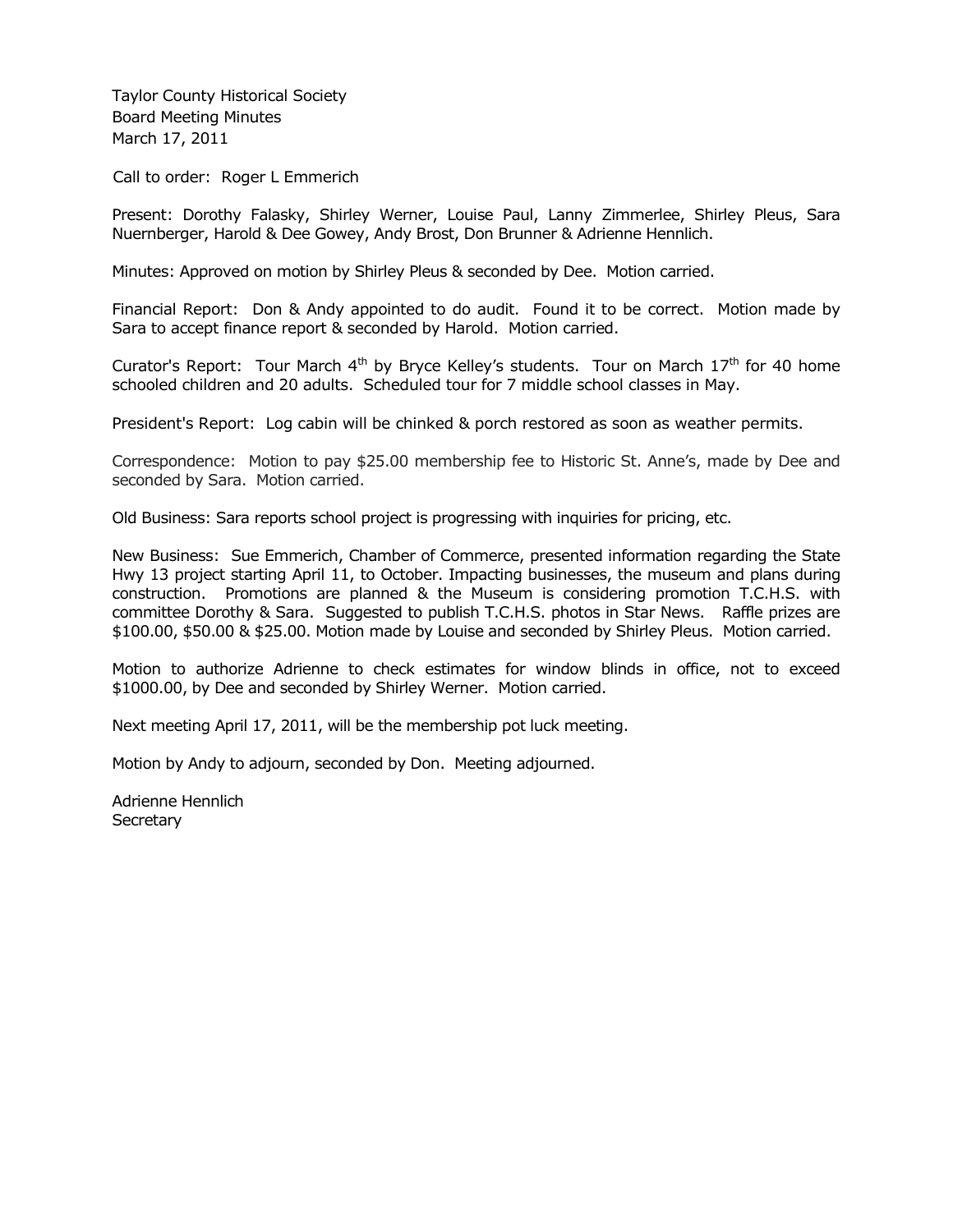Taylor County Historical Society Board Meeting February 17, 2011

Call to order by Vice President Elaine Mravik

Present: Andy Brost, Harold & Dee Gowey, Don Brunner, Lanny Zimmerlee, Shirley Pleus, Dorothy Falasky, Louise Paul and Adrienne Hennlich

Minutes: Motion made to accept as read by Andy and seconded by Louise. Motion carried.

Financial Report: Motion made to accept as read by Dee and seconded by Andy. Motion carried

Curator's Report: Tour for students of Bryce Kelly's class, for military exhibit on March  $4<sup>th</sup>$ . Volunteers: Andy, Lee Jensen, Les Carlson, Jim Gehrig. Time is 1:30 to 3:00. Archival boxes received. Clothing and linens from log cabin need washing.

Old Business: Wine tasting tour 2-26-11, Saturday 4:30 to 8:00.

New Business:

CD accounts mature in February. Motion made to deposit smaller CD into savings and renew second CD at Time Federal made by Louise and seconded by Don. Motion carried.

Motion made to renew fees for Wisconsin Council for Local History by Dee and seconded by Dorothy. Motion carried.

Audit Committee to be appointed.

Dorothy reported that there are 25 individual, 2 friends, 13 family and 23 business & professional memberships.

Motion to adjourn by Dorothy and seconded by Louise. Meeting adjourned.